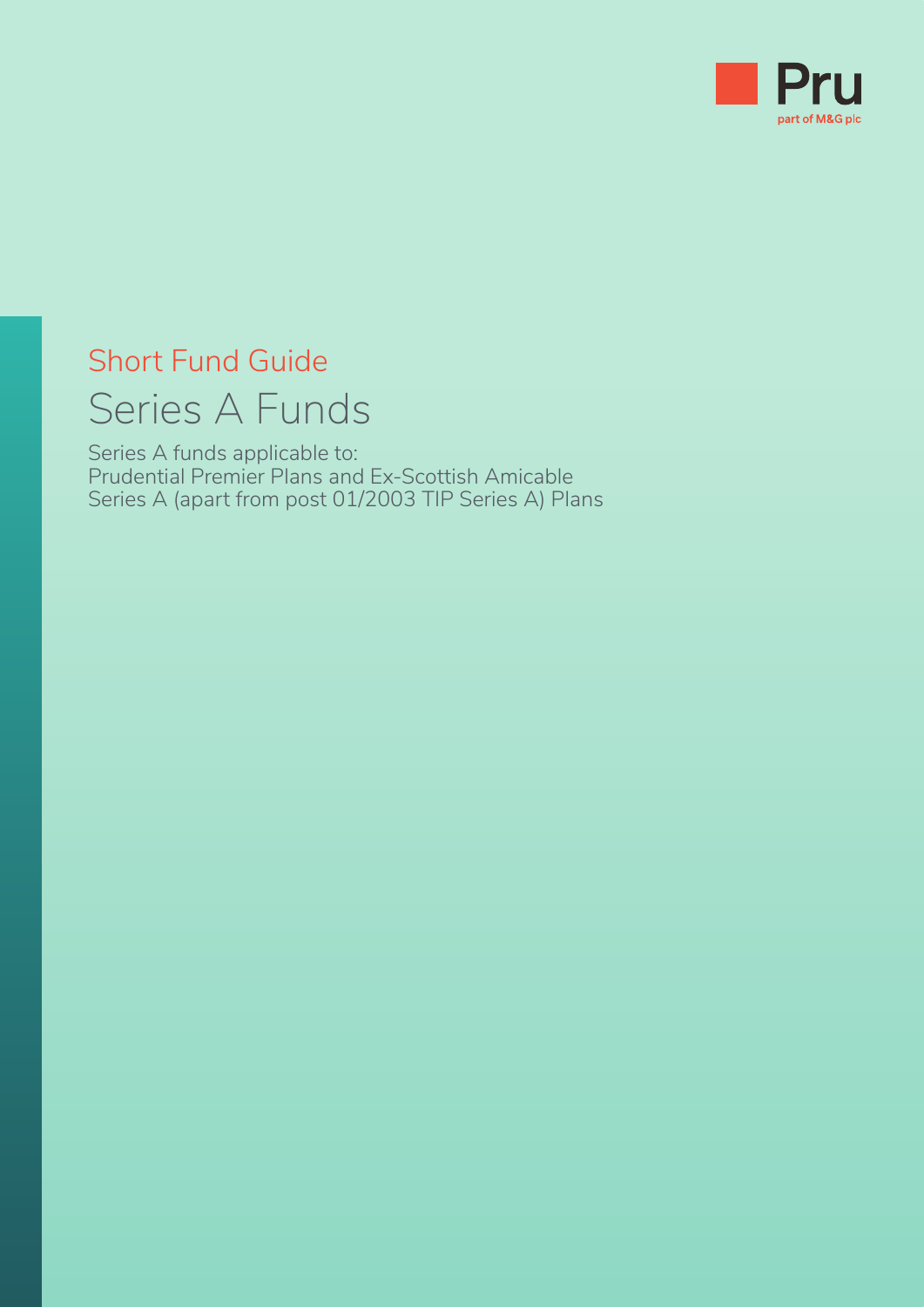## Introduction

This short fund guide gives you a list of funds you can choose from, an indication of the risk and potential reward of each fund and information on fund charges and further costs. We suggest that you also read the full fund guide which you can get from your financial adviser. The full fund guide provides more information on the funds available, including the objective of each fund and its risk profile. You can also visit **[pru.co.uk/funds](https://www.pru.co.uk/funds/)** to view this information. This<br>you<br>pote<br>on fi

If there's information or terminology included that you'd like to discuss, then please contact your financial adviser. If you don't already have a financial adviser, you can visit [unbiased.co.uk](http://unbiased.co.uk) to search for an independent financial adviser in your area.

**We'd like everyone to find it easy to deal with us. Please let us know if you need information about our plans and services in a different format.**

**All our literature is available in audio, large print or braille versions. If you'd like one of these please contact us on 0345 640 2000 and we'll send these out to you.**

## Risk and Potential Reward Indicator

Investing is about balancing the risk you're comfortable with alongside the potential rewards that you want to achieve. Your attitude to investment risk is personal to you and may change in the future.

The table on the right can help illustrate this idea. It's not exhaustive, but covers a wide range of funds and investments and shows the general principle that, as the level for potential higher returns goes up so does the level of risk. On page 8 you can see how these risk and potential reward indicator numbers relate to our funds.

Some key things to think about:

- The value of your investment can go down as well as up so you might get back less than you put in.
- We've developed these risk rating categories to help provide an indication of the level of risk and potential reward that's attributable to a fund based on the type of assets which may be held within the fund.
- These risk rating categories shouldn't be considered generic to the fund management industry as other companies might use different descriptions.
- We regularly review these risk rating categories and so they might change in the future.
- Where a risk rating is amended as a result of a material change in our view of the level of risk for the fund, for example due to a significant change to the assets held by the fund or in the way the fund is managed, we'll provide information on the new risk rating.
- Please remember that the name of a fund isn't indicative of the risk that it may take.
- We strongly recommend that before making any fund choice you understand the appropriate risk ratings. You'll find this information, and more in this fund guide at **[pru.co.uk/funds](https://www.pru.co.uk/funds/)**. For further details of fund changes please visit **[pru.co.uk/funds/changes](https://www.pru.co.uk/funds/fund-changes/pension-and-investment-fund-updates/?utm_source=redirect&utm_medium=301&utm_campaign=/funds/changes/)**. Information is normally shown for one year.

You should also think about discussing your decision with your financial adviser. It's important to also note that your adviser might make their own assessment of the risk rating of funds when thinking of your needs and objectives, and this may differ from Prudential's own internal assessment.

The information included in this guide is correct as at 17 January 2022, unless another date is shown.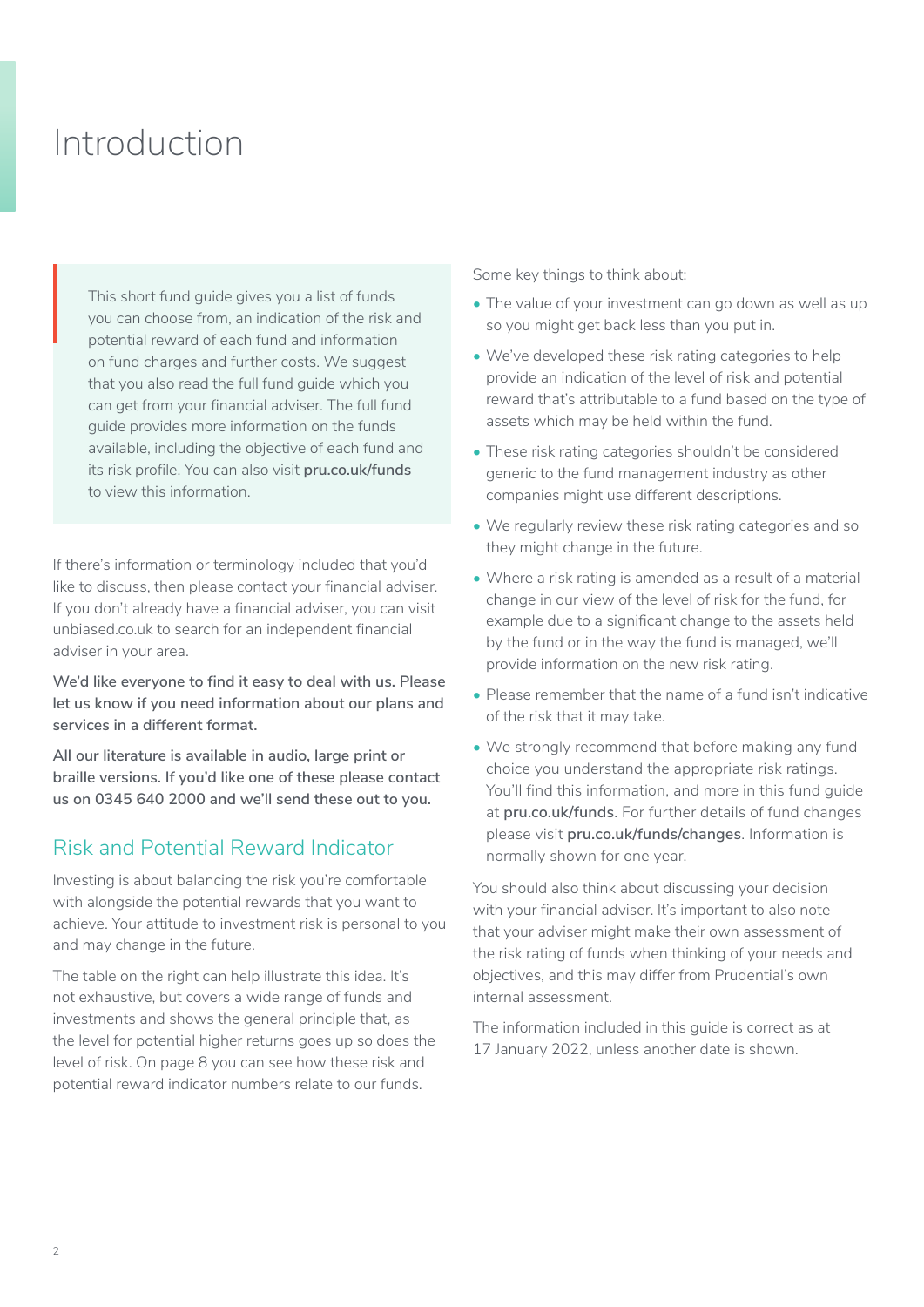



Types of Fund\*

You can see a glossary of some investment terms at **[pru.co.uk/glossary](https://www.pru.co.uk/glossary/)**

**\*** *These are mostly based on sector classifications by the Association of British Insurers (ABI). The description used may match an individual ABI sector name or be a Prudential suggested description for a grouping of similar sectors.* 

*The only exception to this is "With-Profits" which isn't classified by the ABI. Where a fund is classified by the ABI then we'll use the sector it's in as a starting point to consider its appropriate position in the scale above. But each fund is considered individually and membership of an ABI sector doesn't automatically imply a particular risk and potential reward indicator number.*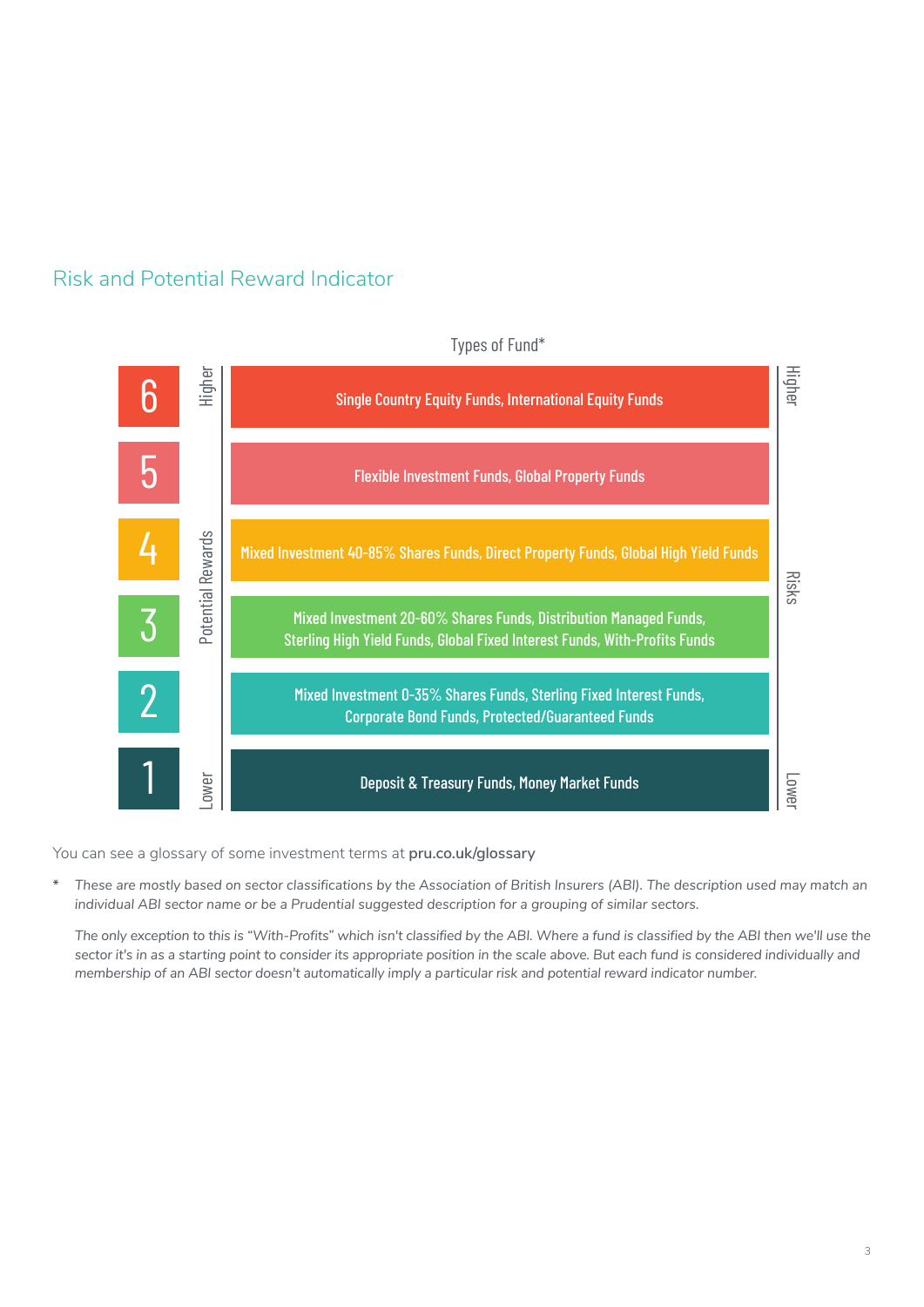## Fund information

Important explanations

### The Fund Value

The value of your investment can go down as well as up so you might get back less than you put in. Th<sub>'</sub><br>The

For investments in the With-Profits Fund, the value of the plan depends on how much profit the fund makes and how we decide to distribute it. If you're unsure how the With-Profits Fund works, please speak to a financial adviser.

## How unit-linked funds invest

Some of the Prudential funds listed in this guide may invest in 'underlying' funds or other investment vehicles. Have a look at a fund's objective and that will tell you where it invests – including if that's in an underlying fund or funds.

If the Prudential fund is investing in just one underlying fund then it's what's known as a 'mirror' fund, as the performance of the Prudential fund broadly aims to reflect the performance of the underlying fund it invests in. The performance of our Prudential fund, compared to what it's invested in won't be exactly the same. The differences between the underlying fund and our fund can be due to:

- additional charges.
- cash management (needed to help people to enter and leave our fund when they want),
- $tax$
- timing of investments (this is known as a fund's dealing cycle, it varies between managers and can be several days).

## Fund Charges and Further Costs

#### **Annual Management Charge**

We take an Annual Management Charge (AMC) for looking after your investment, from each of the funds you invest in. Any further costs shown are expenses which are borne by the fund. Together they add up to the Yearly Total (%). These are shown on page 8. We might change our charges in future.

For Premier Pensions the amounts quoted are the basic AMC. The actual AMC rate applicable is determined by the contribution size, and, for workplace pension schemes such as Premier Group Personal Pension, Stakeholder and Executive Pension Plan and plans set up prior to 2 January 2013, the level of commission selected.

For Premier Stakeholder Pensions and Premier Group Stakeholder there's a maximum charge of 1%. This means that some funds may be unavailable for these contracts (depending on contribution size and, where appropriate, the level of commission selected). If an AMC exceeds 1%, the fund will become unavailable. Your illustration will show the charges applicable to your chosen funds.

In general the AMC is taken by the deduction each day of 1/365th of the applicable Annual Management Charge, from the relevant unit linked fund (Unit linked funds are divided into units and the investors hold a number of units representing the money they have invested).

This differs slightly for With-Profits.

There's an additional charge to pay for the guarantees the With-Profits Fund supports. The annual charge, further costs and charges to cover the cost of these guarantees, are already taken into account when we calculate the bonus rates for our With-Profits Fund. For further details of the charges for this fund, please refer to the Key Features Document and other plan documentation.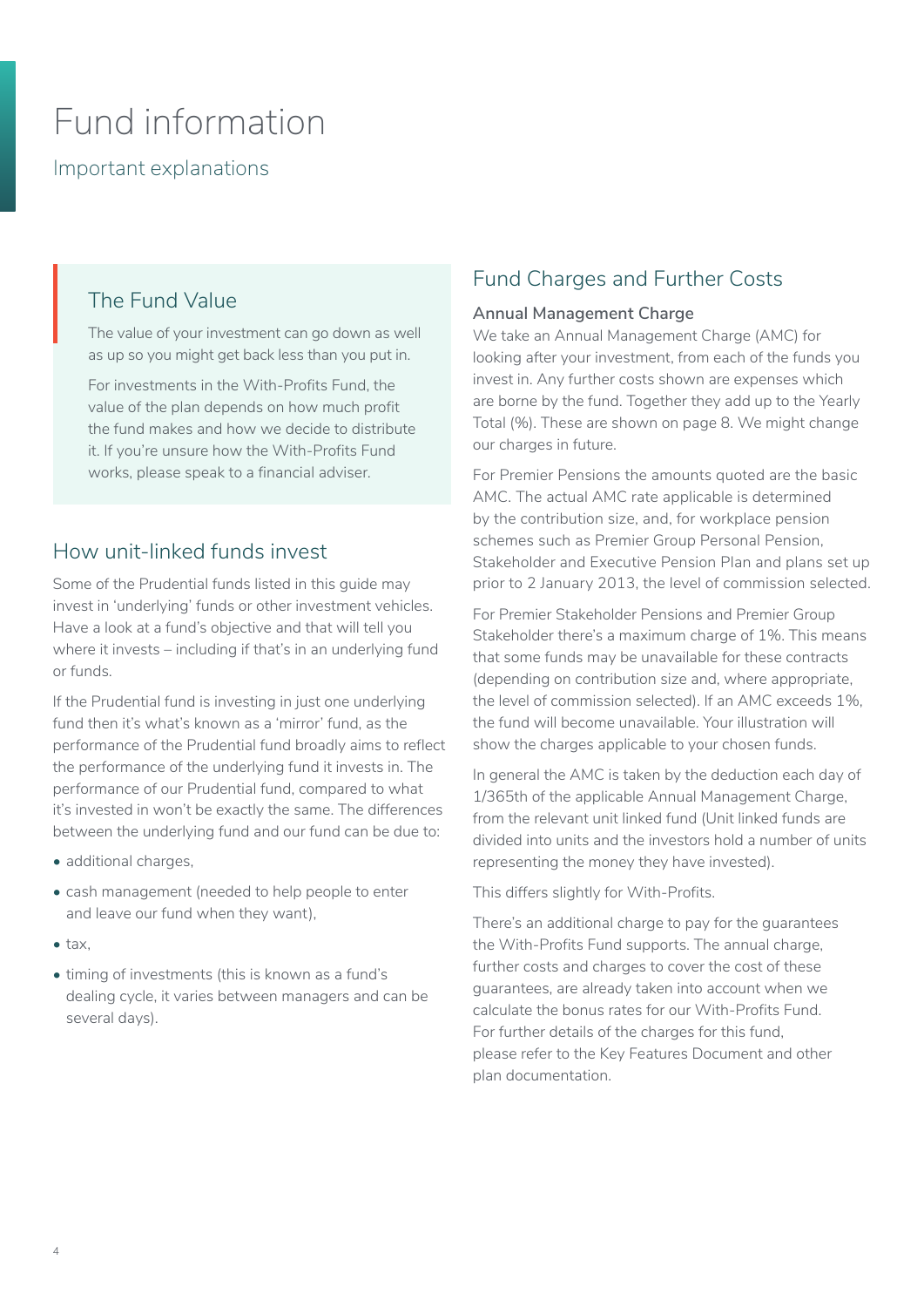#### **Further costs**

In addition to our annual charges, there may be further costs incurred. Where these are applicable, they're paid for by the fund and will impact on the overall performance. Some examples of what these further costs might include are shown below. These aren't listed in order of importance, they won't necessarily apply to all funds, and this isn't an exhaustive list.

| Name                                                      | What this means                                                                                                                                                                                                                                                                                                                                                                                                                                                           | Where applicable, are they included<br>in the further costs figures we show<br>in this fund guide and/or illustration?                                        |
|-----------------------------------------------------------|---------------------------------------------------------------------------------------------------------------------------------------------------------------------------------------------------------------------------------------------------------------------------------------------------------------------------------------------------------------------------------------------------------------------------------------------------------------------------|---------------------------------------------------------------------------------------------------------------------------------------------------------------|
| Miscellaneous<br>fund<br>administration<br>fees and costs | There can be a number of different administration fees<br>and costs associated with funds. These can include, for<br>example, audit fees, custody fees, infrastructure costs,<br>registrar fees, regulatory fees, stock lending fees, and<br>trustee fees.                                                                                                                                                                                                                | No, for unit-linked funds*.<br>Yes, for the With-Profits Fund.                                                                                                |
| Performance fees                                          | In some funds the fund managers are paid a fee<br>depending on how they perform.                                                                                                                                                                                                                                                                                                                                                                                          | No, but if they're applicable they will<br>impact on the performance of a fund.                                                                               |
| Property expenses                                         | For funds that invest in property, either directly (i.e.<br>the fund owning physical property) or indirectly (i.e.<br>owning units in a property fund or shares in a property<br>company) there are costs incurred for managing these<br>properties. These can include costs for development,<br>maintenance, oversight and renovation of the properties<br>held, collecting rents, and managing tenants, as well as<br>running costs that cannot be passed onto tenants. | No, for unit-linked funds*, unless<br>they're for property investments<br>that are managed by M&G, which<br>are disclosed.<br>Yes, for the With-Profits Fund. |
| Transaction costs                                         | When a fund manager trades the investments in a<br>fund (for example, makes a decision to sell one holding<br>and buy another) there are associated costs, for<br>example taxes.                                                                                                                                                                                                                                                                                          | No, but if they're applicable they will<br>impact on the performance of a fund.                                                                               |

*\* Currently these are rebated back by Prudential to the fund, so they won't impact the fund performance, and aren't disclosed. We reserve the right to not rebate them in the future.* 

Further costs might be incurred by a Prudential fund or, where it's applicable, any fund our fund invests in.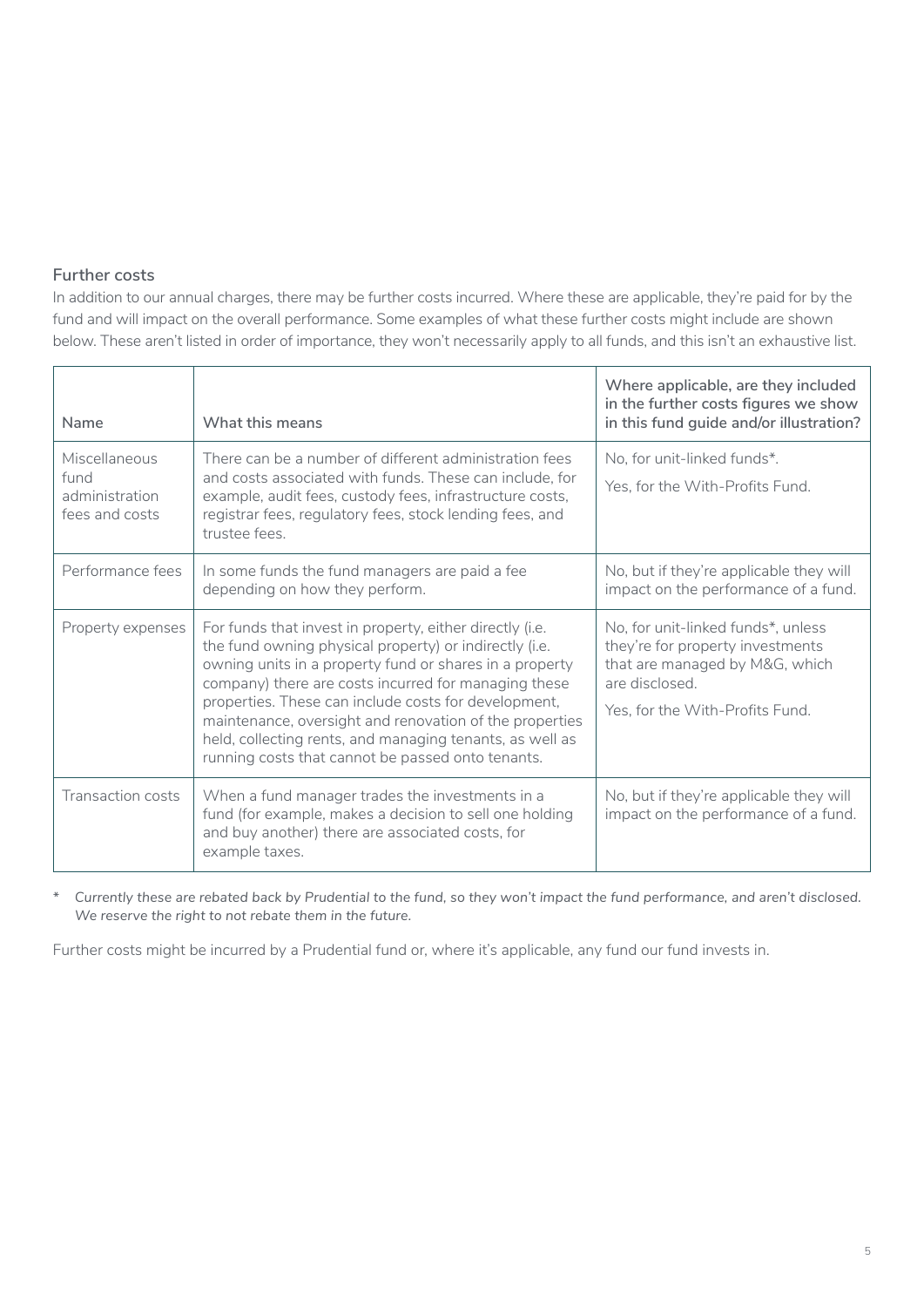Your illustration will show the fund charges and further costs applicable to your chosen fund(s).

Fund charges and further costs may vary in future and they may be higher than they are now. We'll write to you if an AMC changes for a fund you're invested in. As it's normal for further costs to vary over time we won't contact you when they change. If fund charges and further costs exceed the return earned, the fund will go down in value.

If you have any questions about this product, your fund choice or the fund charges and further costs applicable then we recommend you speak to your financial adviser.

The further costs listed in this guide are indicative, based on the current levels of costs, and are correct as at 17 January 2022, unless another date is shown.

#### **Further Information**

You should also bear in mind that the effect of inflation may reduce what you could buy in the future with your fund. If inflation is relatively high it could cancel out returns that you make on your investment.

The Prudential funds in this guide may hold an element of cash due to the short delay between new investments being received by the Prudential fund and being placed in the underlying investment(s), and this may have an impact on the performance of the Prudential fund when compared to the underlying investment(s).

You can find details of how we manage our unit-linked funds at **[pru.co.uk/ppfm/ul](https://www.pru.co.uk/funds/psulpp/?utm_source=redirect&utm_medium=301&utm_campaign=/ppfm/ul)**. You'll also find there a shortened customer friendly version, our "Customer Guide", which explains briefly how the Prudential unit-linked funds work and our current approach to managing them. It explains the standards and practices we use to manage the funds. Principally the guide will explain:

- the nature and extent of the decisions we take to manage the funds, and
- how we treat customers and shareholders fairly.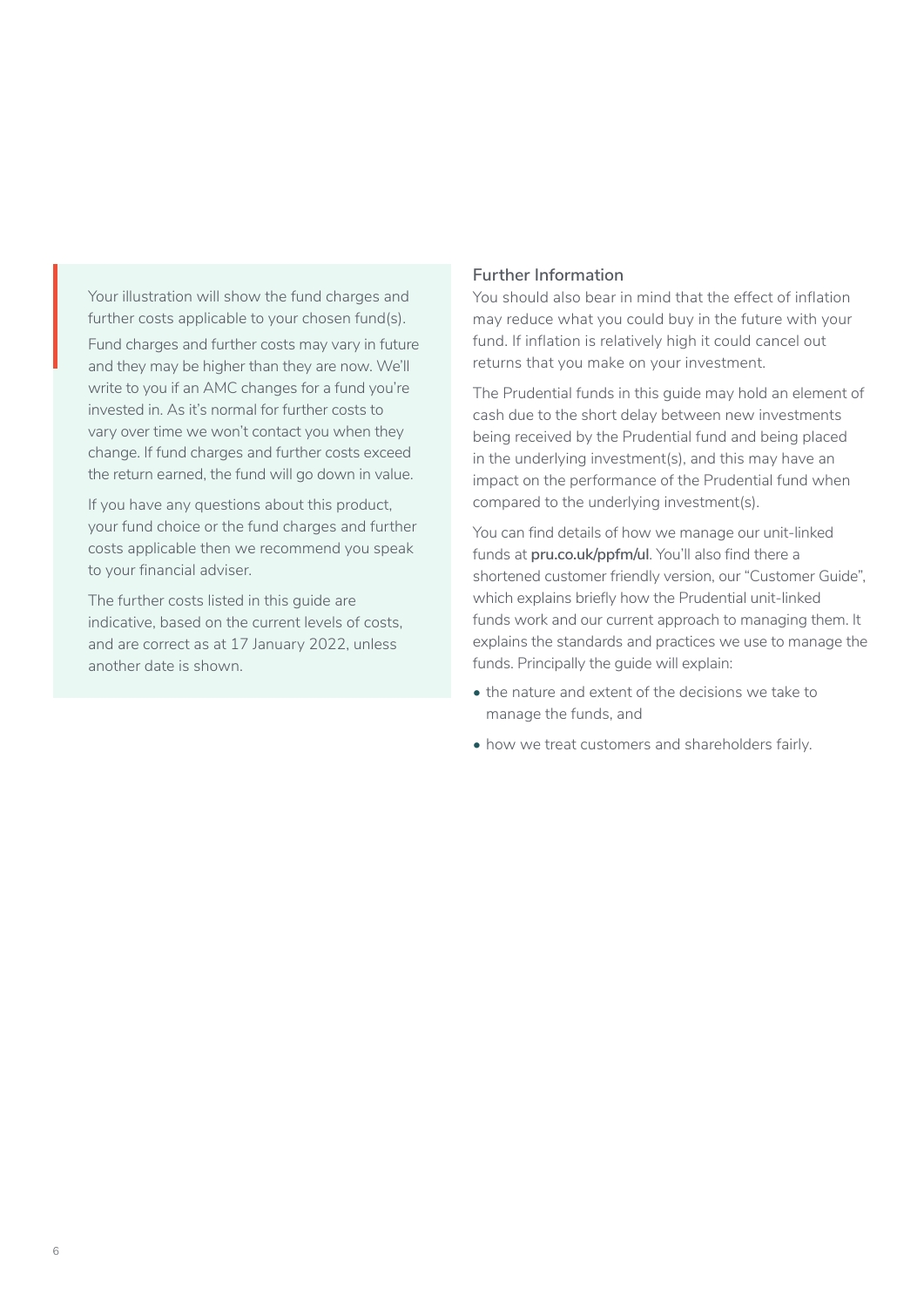## Compensation

The products Prudential Assurance Company Limited (PACL) offer are covered by the Financial Services Compensation Scheme (FSCS). If we get into financial difficulties, you may be able to make a claim. The FSCS is an independent body set up by Government to provide compensation for people where their authorised financial services provider gets into financial difficulties and becomes unable, or unlikely to be able, to pay claims against it. This circumstance is referred to as being 'in default'.

Losses, which may result from poor investment performance, are not covered by the FSCS.

#### **Where does FSCS protection apply?**

**There is full FSCS coverage if PACL is 'in default'.**

- Your pension is protected up to 100% of the value of your claim.
- Any funds you choose to hold in your pension will be included in the value of your claim in the event that PACL is declared 'in default'.
- If you hold the Prudential With-Profits Fund in your pension, it is protected 100% in the event of the default of PACL.

**All the other funds we offer, apart from the one mentioned above, are unit-linked, and invest in other funds managed by non-PACL fund managers. FSCS cover does not apply if the non-PACL fund manager were to be 'in default'.** 

- There is no FSCS cover for unit-linked funds investing with non-PACL fund managers if that manager were to be 'in default'.
- See 'How unit-linked funds invest' for further information on these types of fund (often called 'mirror' funds).

You can find out more information on the FSCS at **[pru.co.uk/fscs](https://www.pru.co.uk/fscs/)**, or you can call us.

Information is also available from the Financial Services Compensation Scheme.

Visit their website: **[fscs.org.uk](https://www.fscs.org.uk/)**

Or write to: **The Financial Services Compensation Scheme PO Box 300 Mitcheldean GL17 1DY** 

Or call the FSCS: Telephone: 0800 678 1100

#### **Where FSCS coverage does not apply, then other factors can come in**

As explained in the 'Where does FSCS protection apply?' section, the FSCS doesn't cover every situation. For example unit-linked funds that invest in the funds of non-PACL fund managers (often called 'mirror' funds).

But, where FSCS protection does not apply, there are other factors that could help if the worst happened and a provider was 'in default'. For example, the use of custodians or depositories to provide protection for fund assets, where there is separate legal ownership of assets and legal entities that aren't liable for any losses of a fund manager. In so doing, the intention is that the underlying fund will not be liable for any losses the underlying fund management company incurs.

PACL would aim to recover any money invested in an underlying fund where the fund manager has been declared 'in default', but PACL would not be liable for any loss incurred from the default of the non-PACL fund manager.